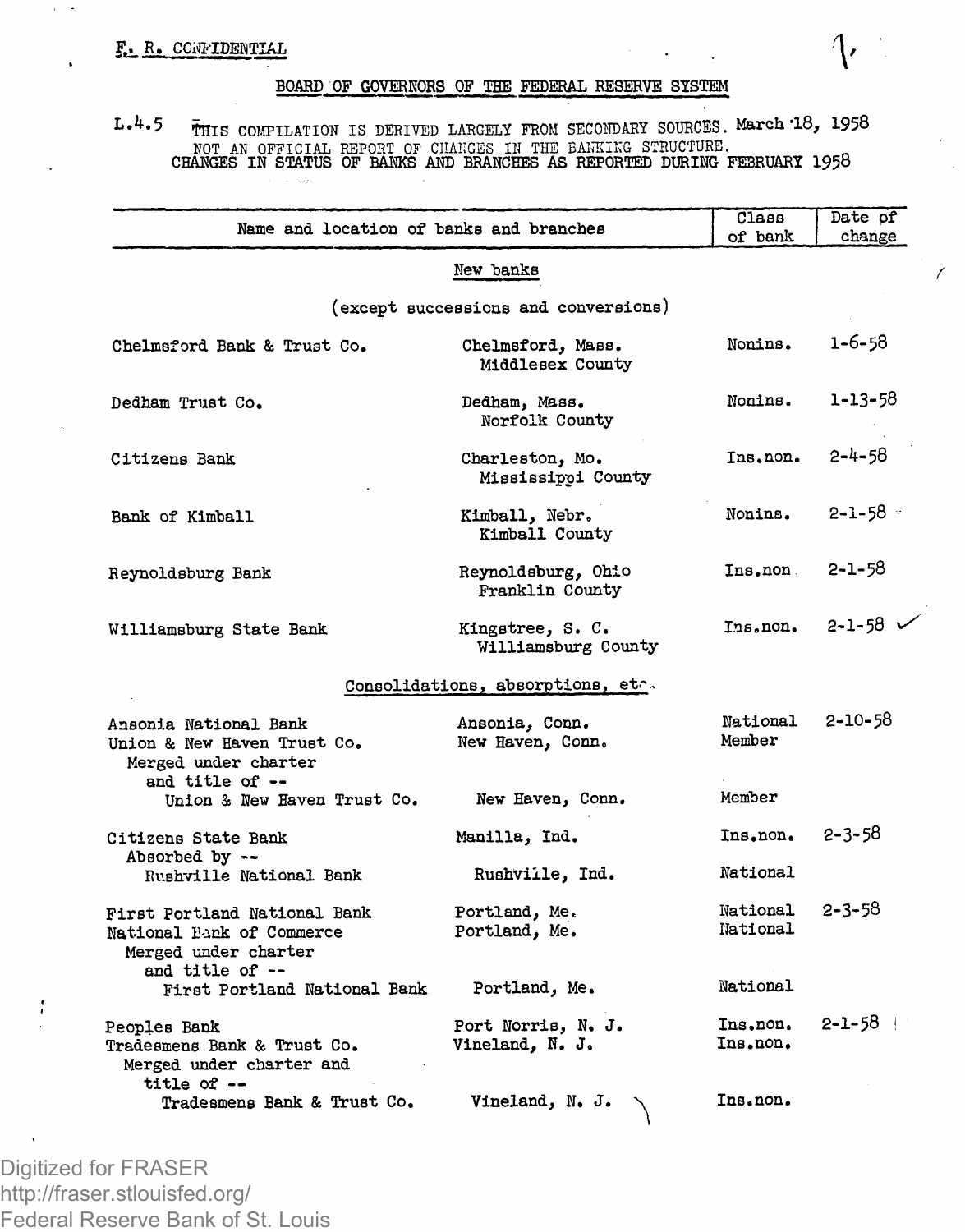| Name and location of banks and branches                                      |                                            | of pank              | change        |
|------------------------------------------------------------------------------|--------------------------------------------|----------------------|---------------|
|                                                                              | Consolidations, absorptions, etc. (Cont'd) |                      |               |
| National Bank of Andes                                                       | Andes, N. Y.                               | National<br>National | $2 - 3 - 58$  |
| First National Bank & Trust Co.<br>Consolidated under charter of             | Walton, N.Y.                               |                      |               |
| First National Bank & Trust Co.<br>and title of --                           |                                            |                      |               |
| National Bank of Delaware<br>County                                          | Walton, N.Y.                               | National             |               |
| Madison County Trust Co.                                                     | Oneida, N.Y.                               | Member               | 2-3-58        |
| Lincoln National Bank & Trust Co.<br>Merged under charter and<br>title of -- | Syracuse, N.Y.                             | National             |               |
| Lincoln National Bank & Trust                                                |                                            |                      |               |
| Company                                                                      | Syracuse, N. Y.                            | National             |               |
| National Bank & Trust Co.<br>First Trust & Deposit Co.                       | Skaneateles, N. Y.<br>Syracuse, N. Y.      | National<br>Member   | 2-13-58       |
| Merged under charter<br>and title of --                                      |                                            |                      |               |
| First Trust & Deposit Co.                                                    | Syracuse, N.Y.                             | Member               |               |
| First National Bank<br>Absorbed by $\sim$ -                                  | Whitney Point, N. Y.                       | National             | $2 - 10 - 58$ |
| First-City National Bank                                                     | Binghamton, N.Y.                           | National             |               |
| First National Bank & Trust Co.                                              | Asheville, N. C.                           | National             | $2 - 15 - 58$ |
| Haywood County Bank<br>Consolidated under charter<br>and title of --         | Canton, N.C.                               | Ins.non.             |               |
| First National Bank & Trust Co.                                              | Asheville, N. C.                           | National             |               |
| Bank of Edenton                                                              | Edenton, N. C.                             | Member               | 2-1-58        |
| Peoples Bank & Trust Co.<br>Merged under charter and<br>title cf --          | Rocky Mount, N. C.                         | Ins.non.             |               |
| Peoples Bank & Trust Co.                                                     | Rocky Mount, N. C.                         | Ins.non.             |               |
| New Vienna Bank<br>Absorbed by --                                            | New Vienna, Ohio                           | Ins.non.             | 2-24-58       |
| Clinton County National Bank &<br>Trust Co.                                  | Wilmington, Ohio                           | National             |               |
| Woodlawn Trust Co.                                                           | Aliquippa, Pa.                             | Member               | $2 - 3 - 58$  |
| Mellon National Bank & Trust Co.<br>Merged under charter<br>and title of --  | Pittsburgh, Pa.                            | National             |               |
| Mellon National Bank & Trust Co. Pittsburgh, Pa.                             |                                            | National             |               |

Federal Reserve Bank of St. Louis

 $-2-$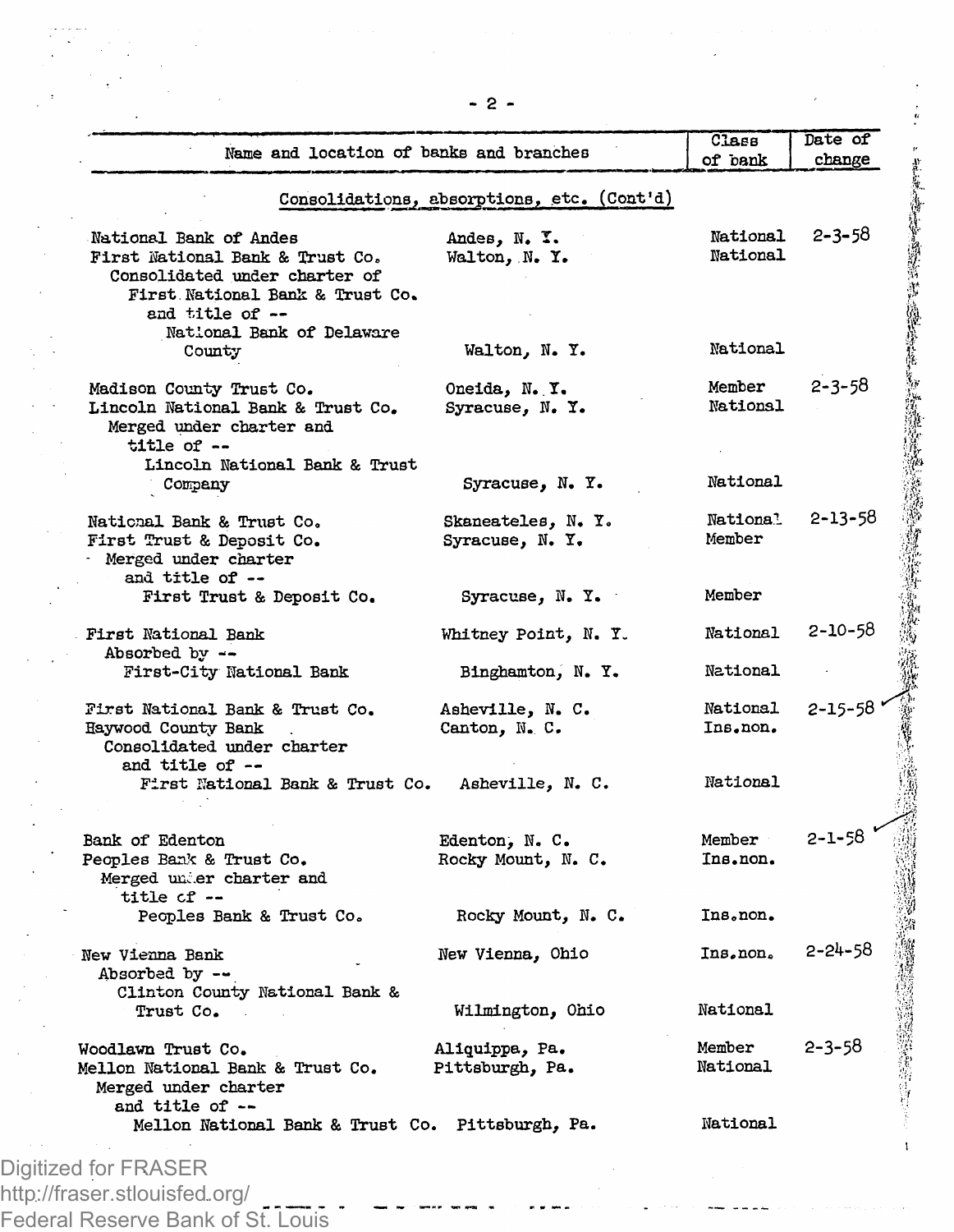| Name and location of banks and branches                                                                                                                                   |                                                                             | Class<br>of bank | Date of<br>change |
|---------------------------------------------------------------------------------------------------------------------------------------------------------------------------|-----------------------------------------------------------------------------|------------------|-------------------|
|                                                                                                                                                                           | Changes in name or location of banks                                        |                  |                   |
| Peoples Bank<br>Name changed to -<br>Peoples Bank & Trust Co.                                                                                                             | Grand Haven, Mich.                                                          | Member           | $2 - 7 - 58$      |
| Union Bank of Michigan<br>Name changed to -<br>Union Bank & Trust Co.                                                                                                     | Grand Rapids, Mich.                                                         | Member           | 2-4-58            |
| Farmers & Merchants Bank &<br>Trust Co.<br>Name changed to $-$<br>Farmers & Merchants Bank                                                                                | Hannibal, Mo.                                                               | Member           | 2–15–58           |
| First National Bank<br>Name changed to -<br>First National Bank & Trust Co.                                                                                               | Ithaca, N.Y.                                                                | National 2-1-58  |                   |
| *Citizens State Bank                                                                                                                                                      | El Paso (Ysleta), Texas                                                     | Member           | 2–13–58           |
| Name changed to -<br>Citizens State Bank of Ysleta                                                                                                                        | El Paso, Texas                                                              |                  |                   |
|                                                                                                                                                                           | Branches established de novo                                                |                  |                   |
| (Includes branches at military and other Government establishments)                                                                                                       |                                                                             |                  |                   |
| California Bank<br>West Covina Office<br>1004 West Garvey Avenue                                                                                                          | Los Angeles, Calif.<br>West Covina, Calif.<br>Los Angeles County            | Member           | 2–14–58           |
| Citizens National Trust & Savings<br>Bank<br>Beverly Hills Branch<br>9354 Wilshire Boulevard                                                                              | Los Angeles, Calif.<br>Beverly Hills, Calif.<br>Los Angeles County          | National         | 2–14–58           |
| Security-First National Bank<br>Cedar & Shields Branch<br>3320 North Cedar Avenue                                                                                         | Los Angeles,Calif.<br>Fresno County, Calif.<br>$(PeOe$ Fresno)              | National         | $2 - 7 - 58$      |
| Goleta Branch<br>5827 Hollister Avenue                                                                                                                                    | Goleta, Calif.<br>Santa Barbara County                                      |                  | 2–21–58           |
| American Trust Co.<br>Stevens Creek Office<br>65 Santa Clara-Los Gatos Road                                                                                               | San Francisco, Calif.<br>Santa Clara County, Calif.<br>(P.O. Santa Clara)   | Member           | 2-10-58           |
| Bank of America, N.T. & S.A.<br>Foothill-Sayre Branch<br>13754 Foothill Boulevard<br>$*$ This change is due to extention of city limits of El Paso to include Ysleta $\,$ | San Francisco, Calif.<br>Los Angeles (Sylmar), Calif.<br>Los Angeles County | National         | $2 - 21 - 58$     |
| and does not represent any change in the actual location.                                                                                                                 |                                                                             |                  |                   |
| Digitized for FRASER<br>http://fraser.stlouisfed.org/                                                                                                                     |                                                                             |                  |                   |

Federal Reserve Bank of St. Louis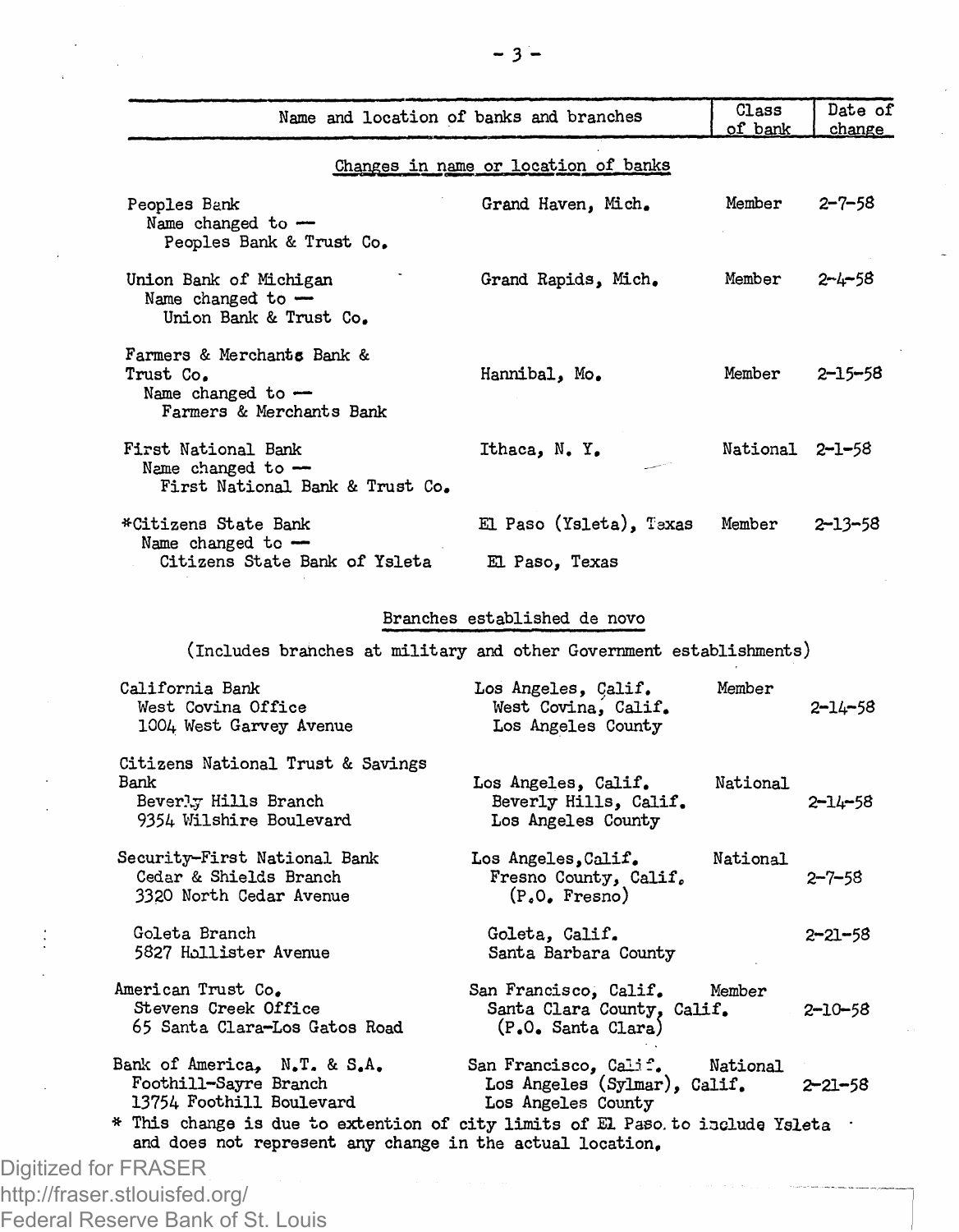|                                                                                                              | Name and location of banks and branches                                                           | Class<br>of bank | Date of<br>change |  |  |  |
|--------------------------------------------------------------------------------------------------------------|---------------------------------------------------------------------------------------------------|------------------|-------------------|--|--|--|
|                                                                                                              | Branches established de novo-(Cont'd)                                                             |                  |                   |  |  |  |
| (Includes branches at military and other Government establishments)                                          |                                                                                                   |                  |                   |  |  |  |
| Crocker-Anglo National Bank<br>Porterville Office<br>406 North Main Street                                   | San Francisco, Calif.<br>Porterville, Calif.<br>Tulare County                                     | National         | 2–24–58           |  |  |  |
| First Western Bank & Trust Co.<br>Pomona Office<br>1095 North Garey Avenue                                   | San Francisco, Calif.<br>Pomona, Calif.<br>Los Angeles County                                     | Ins, non.        | 2–21–58           |  |  |  |
| Farmers Bank<br>Dover Branch<br>220 South State Street                                                       | Dover, Del.<br>Dover, Del.<br>Kent County                                                         | Ins, non.        | 2–3–58            |  |  |  |
| - Lafayette National Bank<br>Southeast Branch<br>U. S. Highway 231 at 18th Street                            | Lafayette. Ind.<br>Lafayette, Ind.<br>Tippecanoe County                                           | National         | 2-21-58           |  |  |  |
| Security Trust Co,<br>North Broadway Branch<br>North Broadway at Loudon Avenue                               | Lexington, Ky.<br>Lexington, Ky.<br>Fayette County                                                | Member           | 2-4-58            |  |  |  |
| Fidelity National Bank<br>Broadmoor Branch<br>9638 New Hammond Highway                                       | Baton Rouge, La.<br>East Baton Rouge Parish,<br>La.<br>(P.O. Baton Rouge)                         | National         | 2-10-58           |  |  |  |
| Wyandotte Savings Bank<br>Fort-Northline Branch<br>1909 Fort Street                                          | Wyandotte, Mich.<br>Wyandotte, Mich.<br>Wayne County                                              | Member           | 2–7–58            |  |  |  |
| First National Bank.<br>Westland Branch<br>2516 Robinson Street                                              | Jackson, Miss.<br>Jackson, Miss.<br>Hinds County                                                  | National         | 2-10-58           |  |  |  |
| South River Trust Co.<br>East Brunswick Branch<br>Grand Union Shopping Center                                | South River, N. J.<br>East Branswick Tocauhip.<br>N. J.<br>Middlesex County<br>(P.O. South River) | Ins.non.         | $2 - 26 - 58$     |  |  |  |
| Bank of New Mexico<br>Hoffmantown Branch<br>1910 Wyoming Blvd., N. E.                                        | Albuquerque, N. Mex.<br>Albuquerque, N. Mex.<br>Bernalillo County                                 | Ins.non.         | 2-10-58           |  |  |  |
| Long Island Trust Co.<br>South Farmingdale Office<br>918-11 South Main Street<br>County Line Shopping Center | Garden City, N. Y.<br>South Farmingdale, N.Y.<br>Nassau County                                    | Member           | $2 - 10 - 58$     |  |  |  |

http://fraser.stlouisfed.org/ Federal Reserve Bank of St. Louis *~ k -*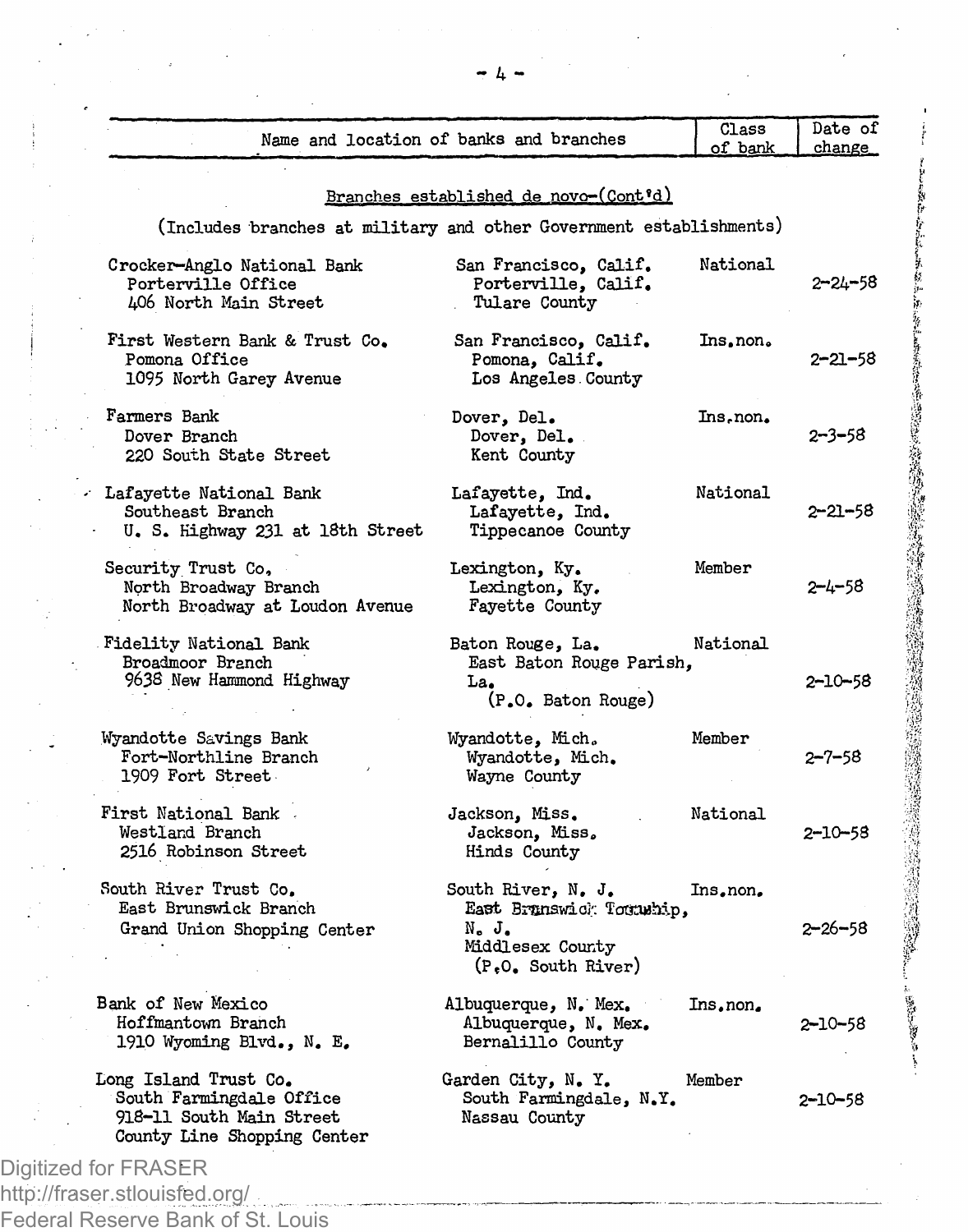|                                                                                                                                                                         | Name and location of banks and branches                                      | Class<br>of bank | Date of<br>change |  |  |
|-------------------------------------------------------------------------------------------------------------------------------------------------------------------------|------------------------------------------------------------------------------|------------------|-------------------|--|--|
|                                                                                                                                                                         | Branches established de novo-(Cont'd)                                        |                  |                   |  |  |
| (Includes branches at military and other Government establishments)                                                                                                     |                                                                              |                  |                   |  |  |
| Tappan Zee National Bank<br>Orangeburg Office<br>Greenbush Road & Orangeburg Road                                                                                       | Nyack, N.Y.<br>Orangeburg, N.Y.<br>Rockland County                           | National         | 2-15-58           |  |  |
| State Bank of Pearl River<br><b>Blauvelt Branch</b><br>Moisen Road & Erie Street                                                                                        | Pearl River, N.Y.<br>Blauvelt, N.Y.<br>Rockland County                       | Member           | 2–5–58            |  |  |
| Eastern National Bank<br>Elwood Office<br>1085 Jericho Turnpike                                                                                                         | Smithtown, N.Y.<br>Elwood, N.Y.<br>Suffolk County<br>(P.O. East Northport)   | National         | 2-15-58           |  |  |
| National Bank of Windham<br>Tannersville Office<br>(De novo; replaces the agency<br>previously operated seasonally<br>between June 1 and September 30<br>of each year.) | Windham, N.Y.<br>Tannersville, N.Y.<br>Greene County                         | National         | 2-3-58            |  |  |
| First National Bank<br>Mt. Carmel Office                                                                                                                                | Batavia, Ohio<br>Mt. Carmel, Ohio<br>Clermont County                         | <b>National</b>  | 2-12-58           |  |  |
| Union Commerce Bank<br>Public Square Branch<br>75 Public Square                                                                                                         | Cleveland, Ohio<br>Cleveland, Ohio<br>Cuyahoga County                        | Member           | 2-17-58           |  |  |
| Kent National Bank<br>West Side Branch<br>1035 West Main Street                                                                                                         | Kent, Chio<br>Kent, Ohio<br>Portage County                                   | National         | $2 - 3 - 53$      |  |  |
| Central Bank Co.<br>Colorado Avenue Branch<br>Colorado & Lehigh Avenues                                                                                                 | Lorain, Ohio<br>Lorain, Ohio<br>Lorain County                                | Member           | -14–58            |  |  |
| Newark Trust Co.<br>Auto Branch<br>17-19 North Third Street                                                                                                             | Newark, Ohio<br>Newark, Ohio<br>Licking County                               | Member           | 2–11–58           |  |  |
| First National Bank<br>First National Motor Bank<br>120 West 8th Avenue                                                                                                 | Stillwater, Okla.<br>Stillwater, Okla.<br>Payne County                       | National         | 2-17-58           |  |  |
| Farmers National Bank<br>Lancaster Office<br>1635 Lititz Pike                                                                                                           | Lititz, Pa.<br>Manheim Township, Pa.<br>Lancaster County<br>(P.O. Lancaster) | National         | 2-3-58            |  |  |

http://fraser.stlouisfed.org/ Federal Reserve Bank of St. Louis **- 5 -**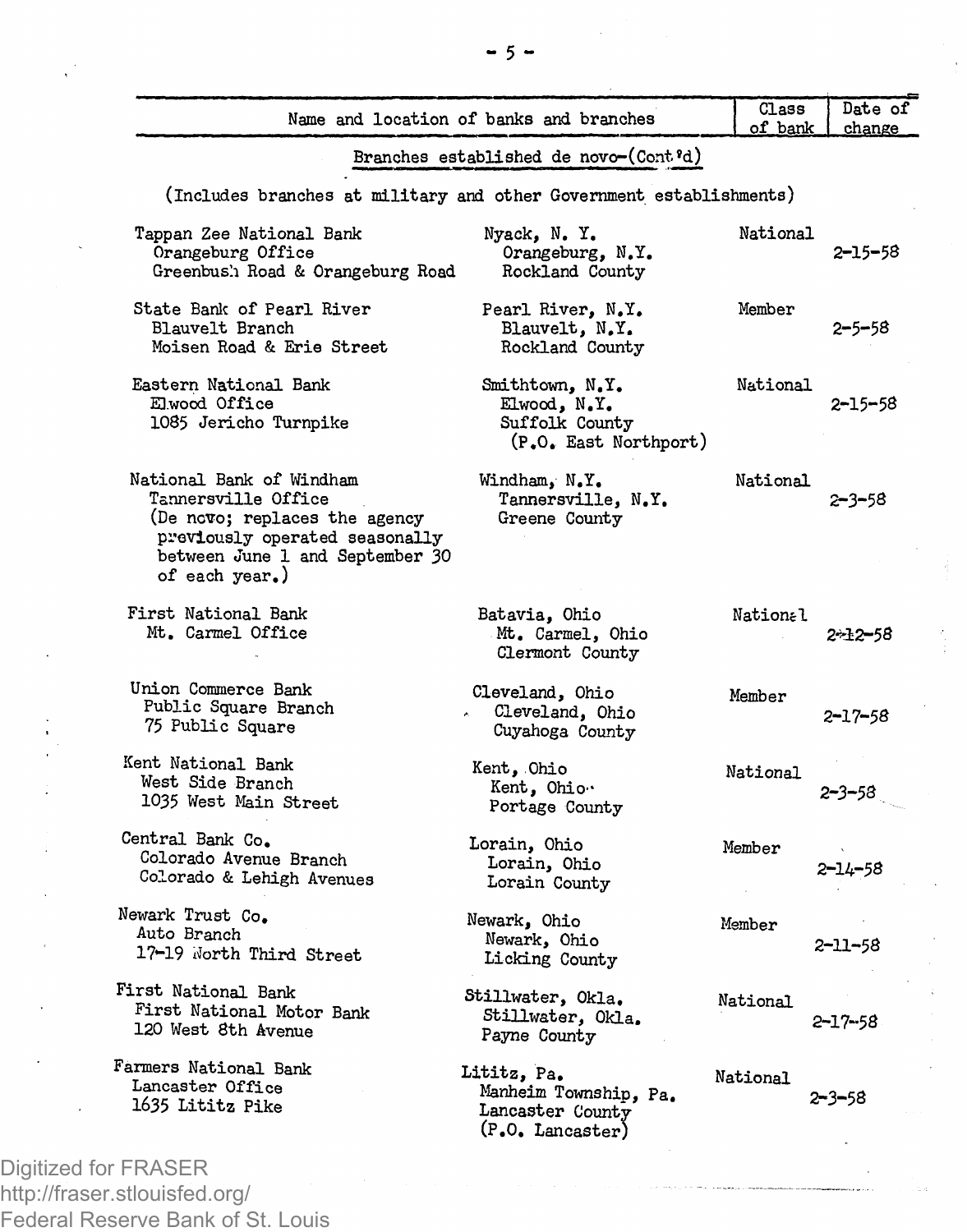| Name and location of banks and branches                                                                           |                                                                                | Class<br>of bank | Date of<br>change |
|-------------------------------------------------------------------------------------------------------------------|--------------------------------------------------------------------------------|------------------|-------------------|
|                                                                                                                   | Branches established de novo-(Cont'd)                                          |                  |                   |
|                                                                                                                   | (Includes branches at military and other Government establishments)            |                  |                   |
| Peoples First National Bank &<br>Trust Co.<br>Penn Hills Office<br>10770 Frankstown Road                          | Pittsburgh, Pa.<br>Penn Township, Pa.<br>Allegheny County<br>(P.O. Pittsburgh) | National         | 2–28–58           |
| Citizens & Southern National Bank<br>of $S.C.$<br>Queen Street Branch<br>57 Queen Street                          | Charleston, S.C.<br>Charleston, S.C.<br>Charleston County                      | National         | 2-17-58           |
| Commercial Bank & Trust Co. of<br>S.C.<br>Forest Lake Branch<br>Forest Lake Shopping Center                       | Columbia, S.C.<br>Columbia, S.C.<br>Richland County                            | Ins.non.         | 2–19–58           |
| First National Bank of S.C.<br>East Bay Extension Branch<br>1114 Morrison Boulevard                               | Columbia, S.C.<br>Charleston, S.C.<br>Charleston County                        | National         | 2–25–58           |
| National Bank of Manassas<br>Centreville Road Branch<br>547 Centreville Road                                      | Manassas, Va.<br>Manassas, Va.<br>Prince William County                        | National         | 2–15–58           |
|                                                                                                                   | Banks converted into branches                                                  |                  |                   |
|                                                                                                                   | (See also Consolidations, absorptions, etc.)                                   |                  |                   |
| Union & New Haven Trust Co.<br>Ansonia Branch<br>(Formerly Ansonia National<br>Bank)                              | New Haven, Conn.<br>Ansonia, Conn.<br>New Haven County                         | Member           | 2-10-58           |
| Rushville National Bank<br>Manilla Branch<br>(Formerly Citizens State<br>Bank)                                    | Rushville, Ind.<br>Manilla, Ind.<br>Rush County                                | National         | 2–3–58            |
| First Portland National Bank<br>Commerce Branch<br>467 Congress Street<br>(Formerly National Bank of<br>Commerce) | Portland, Me.<br>Portland, Me.<br>Cumberland County                            | National         | 2–3–58            |
| Tradesmens Bank & Trust Co.<br>Port Norris Office<br>(Formerly Peoples Bank)                                      | Vineland, N.J.<br>Port Norris, N. J.<br>Cumberland County                      | Ins.non.         | 2–1–58            |

http://fraser.stlouisfed.org/ Federal Reserve Bank of St. Louis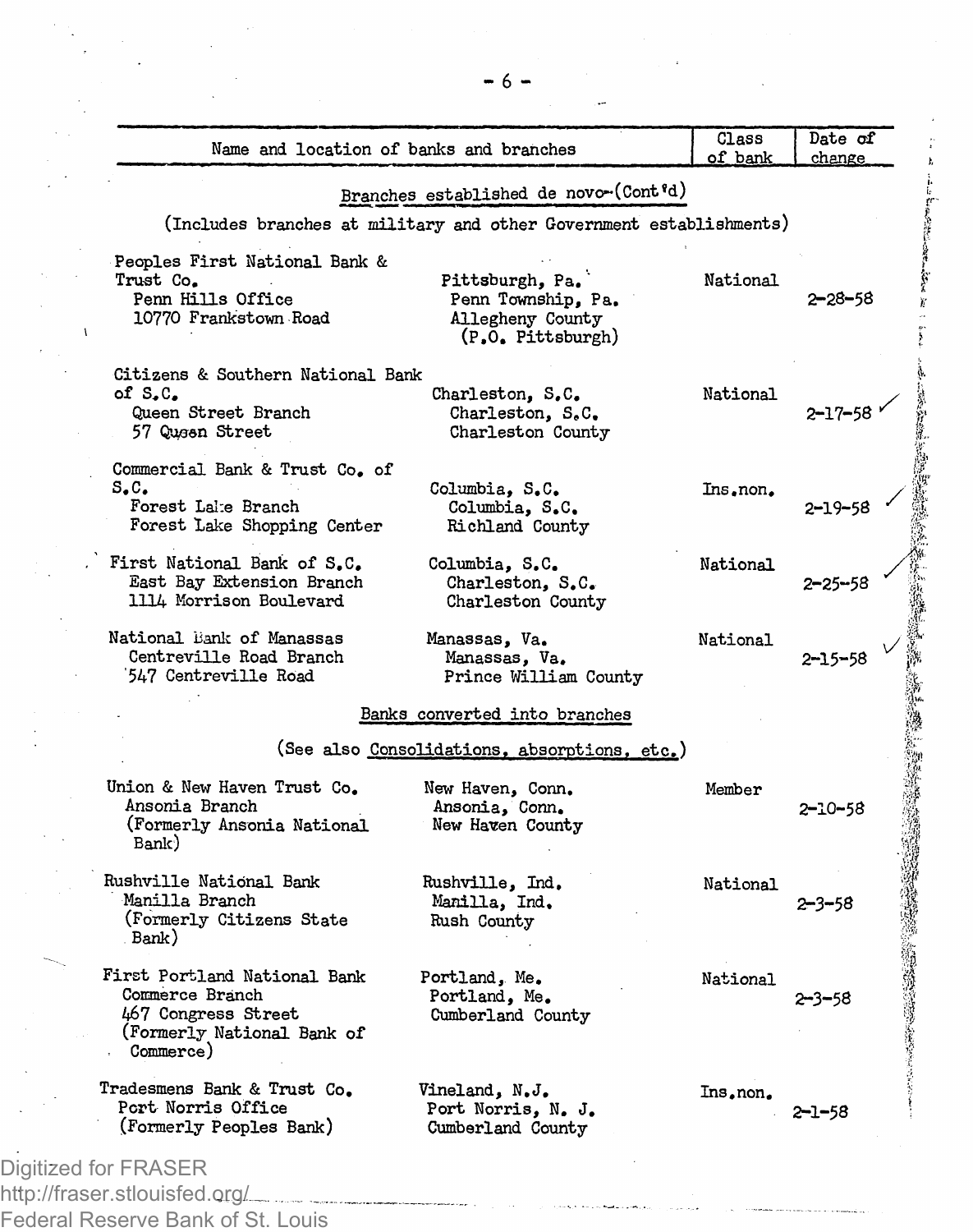| Name and location of banks and branches                                                                         |                                                          | Class<br>of bank | Date of<br>change |
|-----------------------------------------------------------------------------------------------------------------|----------------------------------------------------------|------------------|-------------------|
|                                                                                                                 | Banks converted into branches (Cont'd)                   |                  |                   |
|                                                                                                                 | (See also Consolidations, absorptions, etc.)             |                  |                   |
| First-City National Bank<br>Whitney Point Office<br>(Formerly First National Bank)                              | Binghamton, N.Y.<br>Whitney Point, N.Y.<br>Broome County | National         | 2-10-58           |
| First Trust & Deposit Co.<br>Skaneateles Office<br>(Formerly National Bank &<br>Trust Co.)                      | Syracuse, N.Y.<br>Skaneateles, N.Y.<br>Onondaga County   | Member           | $2 - 13 - 58$     |
| Lincoln National Bank & Trust Co.<br>Oneida Office<br>150 Main Street<br>(Formerly Madison County<br>Trust Co.) | Syracuse, N.Y.<br>Oneida, N.Y.<br>Madison County         | National         | $2 - 3 - 58$      |
| National Bank of Delaware County<br>Andes Office<br>Main Street<br>(Formerly First National<br>Bank)            | Walton, N.Y.<br>Andes, N.Y.<br>Delaware County           | National         | $2 - 3 - 58$      |
| First National Bank & Trust Co.<br>Canton Office<br>101 Main Street<br>(Formerly Haywood County Bank)           | Asheville, N.C.<br>Canton, N.C.<br>Haywood County        | National         | $2 - 15 - 58$     |
| Peoples Bank & Trust Co.<br>Edenton Branch<br>(Formerly Bank of Edenton)                                        | Rocky Mount, N.C.<br>Edenton, N.C.<br>Chowan County      | Ins.non.         | $2 - 1 - 58$      |
| Clinton County National Bank &<br>Trust Co.<br>New Vienna Branch<br>Main Street<br>(Formerly New Vienna Bank)   | Wilmington, Ohio<br>New Vienna, Ohio<br>Clinton County   | National         | $2 - 24 - 58$     |
| Mellon National Bank & Trust Co.<br>Aliquippa Office<br>392 Franklin Avenue<br>(Formerly Woodlawn Trust Co.)    | Pittsburgh, Pa.<br>Aliquippa, Pa.<br>Beaver County       | National         | 2–3–58            |

Digitized for FRASER http://fraser.stlouisfed.org/ Federal Reserve Bank of St. Louis  $\overline{\mathbf{e}}_2$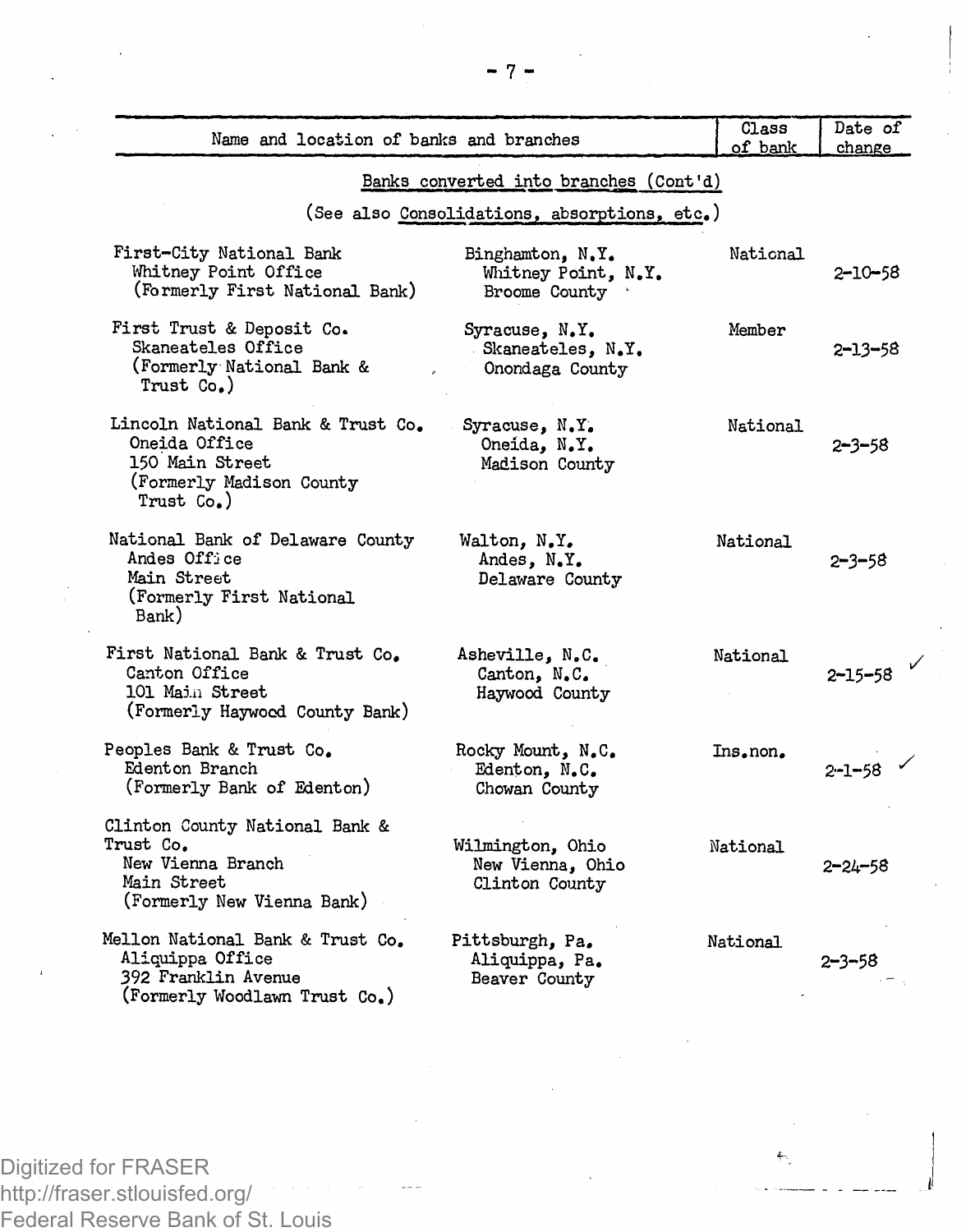| First Portland National Bank<br>Acquired through merger and<br>will operate the two branches<br>formerly operated by National<br>Bank of Commerce, Portland, in<br>Cumberland County.<br>First National Bank & Trust Co.<br>Acquired through consolidation | Branches acquired by consolidation, absorption, etc.<br>Portland, Me.<br>Asheville, N. C.                           | National | 2–3–58        |
|------------------------------------------------------------------------------------------------------------------------------------------------------------------------------------------------------------------------------------------------------------|---------------------------------------------------------------------------------------------------------------------|----------|---------------|
|                                                                                                                                                                                                                                                            |                                                                                                                     |          |               |
|                                                                                                                                                                                                                                                            |                                                                                                                     |          |               |
| and will operate the branch<br>formerly operated by Haywood<br>County Bank, Canton, in Haywood<br>County.                                                                                                                                                  |                                                                                                                     | National | 2-15-58       |
| Mellon National Bank & Trust Co.<br>Acquired through merger and will<br>operate the two branches formerly<br>operated by Woodlawn Trust Co.,<br>Aliquippa, in Beaver County.                                                                               | Pittsburgh, Pa.                                                                                                     | National | $2 - 3 - 58$  |
|                                                                                                                                                                                                                                                            | Branches discontinued                                                                                               |          |               |
| California Bank<br>West Covina Office                                                                                                                                                                                                                      | Los Angeles, Calif.<br>1144 East Garvey<br>Boulevard<br>West Covina, Calif.                                         | Member   | $2 - 14 - 58$ |
| Wachovia Bank & Trust Co.<br>Time Payment Department Branch                                                                                                                                                                                                | Winston-Salem, N.C.<br>126 West Fourth<br>Street<br>Charlotte, N.C.                                                 | Member   | $2 - 17 - 58$ |
|                                                                                                                                                                                                                                                            | Changes in name or location of branches                                                                             |          |               |
| First National Bank of Arizona<br>Globe Branch<br>Moved from<br>Moved to                                                                                                                                                                                   | Phoenix, Ariz.<br>Globe, Ariz.<br>291 Broad Street<br>161 West Oak Street                                           | National | 2–24–58       |
| City National Bank<br>Wilshire-La Cienega Office<br>Moved from<br>Moved to                                                                                                                                                                                 | Beverly Hills, Calif, National<br>Beverly Hills, Calif.<br>8421 Wilshire<br>Boulevard<br>8420 Wilshire<br>Boulevard |          | 2–17–58       |
|                                                                                                                                                                                                                                                            |                                                                                                                     |          |               |

ţ

Digitized for FRASER http://fraser.stlouisfed.org/ Federal Reserve Bank of St. Louis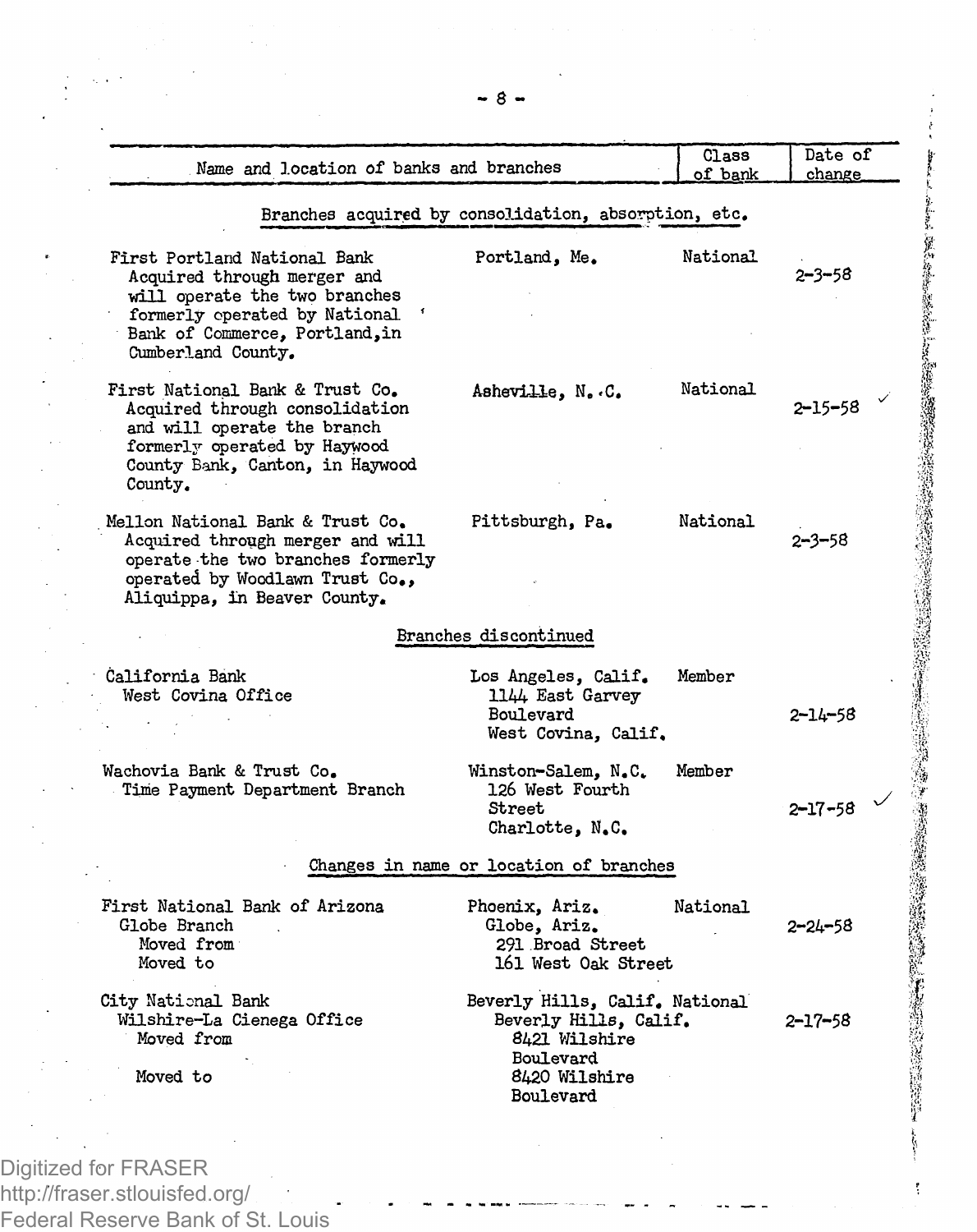|                                                                                      | Name and location of banks and branches                                                                            | Class<br>of bank | Date of<br>change |  |  |
|--------------------------------------------------------------------------------------|--------------------------------------------------------------------------------------------------------------------|------------------|-------------------|--|--|
| Changes in name or location of branches-(Cont'd)                                     |                                                                                                                    |                  |                   |  |  |
| Long Beach National Bank<br>Atlantic & South Street Office<br>Moved from<br>Moved to | Long Beach, Calif.<br>Long Beach, Calif.<br>5641 Atlantic<br>Boulevard<br>5801 Atlantic<br>Boulevard               | National         | 2–24–58           |  |  |
| California Bank<br>Market & Produce Office<br>Moved from<br>Moved to                 | Los Angeles, Calif.<br>Los Angeles, Calif.<br>801 South Central<br>Avenue<br>1244 East Eighth Street               | Member           | 2-10-58           |  |  |
| Security-First National Bank<br>*La Sierra Office<br>Changed from<br>Changed to      | Los Angeles, Calif.<br>La Sierra, Calif.<br>4860 Holden Avenue<br>L860 La Sierra Avenue                            | National         | 2–14–58           |  |  |
| Bank of America, N.T. & S.A.<br>Clayton Valley Branch<br>Moved from<br>Moved to      | San Francisco, Calif.<br>Contra Costa County, Calif.<br>$(P.0.$ Concord)<br>3503 Clavton Road<br>3565 Clayton Road | National         | 2-24-58           |  |  |
| Pismo Beach Branch<br>Moved from<br>Moved to                                         | Pismo Beach, Calif.<br>270 Bomeroy Avenue<br>801 Price Street                                                      |                  | $2 - 10 - 58$     |  |  |
| Ramona Branch<br>Moved from<br>Moved to                                              | Ramona, Calif.<br>Main & Seventh Streets<br>773 Main Street                                                        |                  | 2-3–58            |  |  |
| Solana Beach Branch<br>Moved from<br>Moved to                                        | Solana Beach, Calif.<br>Highway & Plaza Streets<br>405 South Highway 101                                           |                  | $2 - 17 - 58$     |  |  |
| Home National Bank & Trust Co.<br>Uptown Branch<br>Moved from<br>Moved to            | Meriden, Conn.<br>Meriden, Conn.<br>489 Broad Street<br>493 Broad Street                                           | National         | 2-3-58            |  |  |
| Citizens Union Bank & Trust Co.<br>Winchester Road Branch<br>Moved from<br>Noved to  | Lexington, Ky.<br>Lexington, Ky.<br>935 Liberty Road<br>1110 Winchester Road                                       | Ins, non,        | 2–20–58           |  |  |
|                                                                                      |                                                                                                                    |                  |                   |  |  |

 $-9-$ 

**\*This change is due to renaming of street and does not represent any change in the actual location, 1**

Digitized for FRASER http://fraser.stlouisfed.org/ Federal Reserve Bank of St. Louis